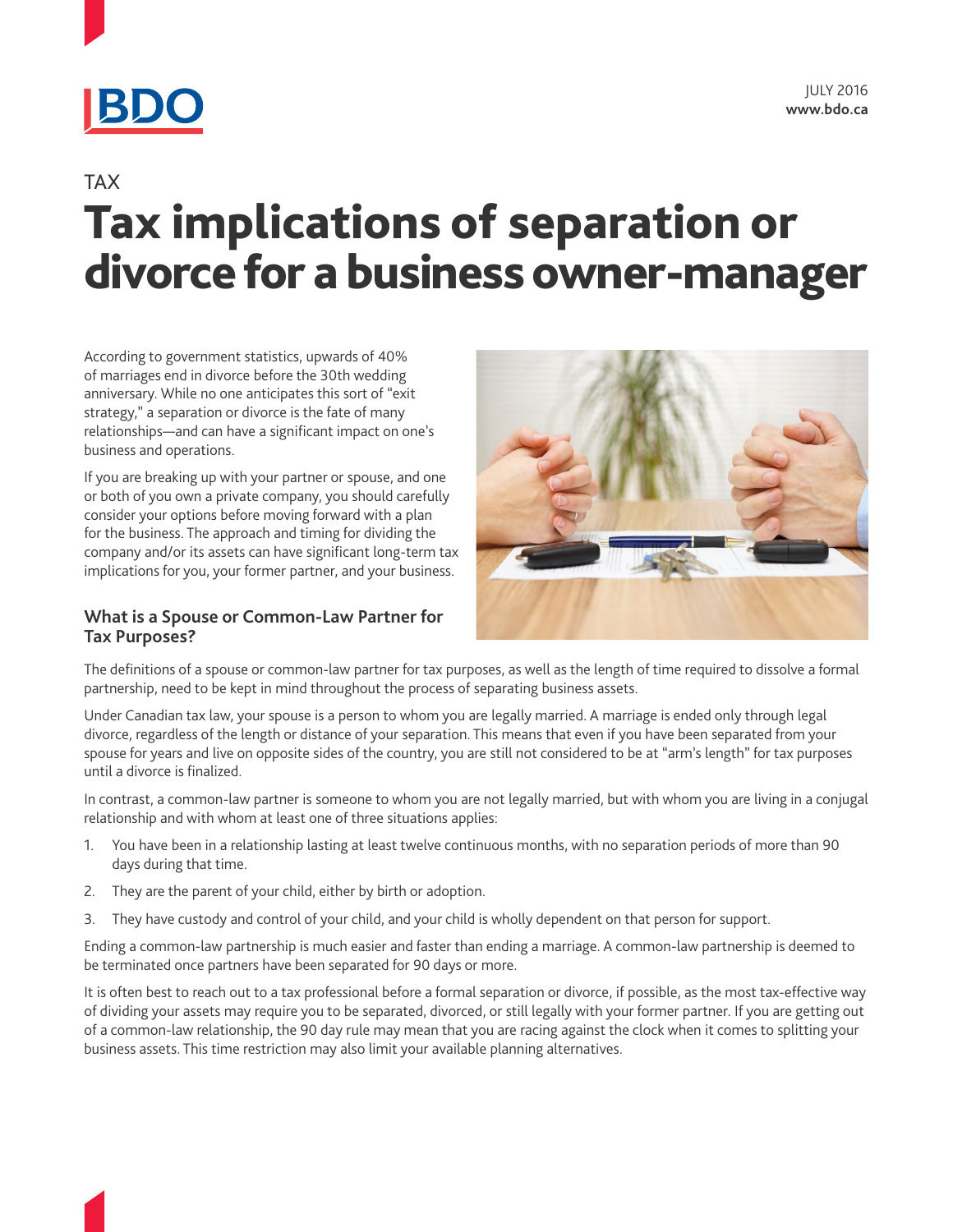# **Key Tax Rules**

When conducting tax planning for the division of business assets during or following a marital breakdown, there are three tax areas which business owners need to be especially cognizant:

- **1. Spousal Transfer Rollover:** If assets are transferred between non-arm's length individuals, the transaction is deemed to occur at fair market value (FMV), regardless of the amount actually paid for the assets. For example, if you were to sell \$100,000 worth of shares to your brother for \$50,000, you would still be considered to have sold the shares for their FMV of \$100,000. However, spouses get to disregard this rule; assets transferred between spouses and common-law partners are transferred at cost, often referred to as a spousal rollover.Following the breakdown of your relationship, you can only transfer on a rollover basis provided that the transfer results from a settlement. Otherwise, this rollover rule will no longer apply, potentially resulting in a larger capital gains tax impact on the transfer of assets.
- **2. Spousal Attribution Rules:** Under spousal attribution rules, when one spouse or common-law partner transfers property to the other for less than FMV, the income or gains from that property will continue to be taxable to the transferor. For example, if you were to give your spouse \$100,000 in stock assets as a gift, the dividends on those stocks would be yours; they would not need to appear on your spouse's tax return. This spousal attribution ends the moment a common-law relationship ends or when your divorce is finalized. Attribution is also suspended when spouses or common-law partners are living apart as a result of the breakdown of the relationship.
- **3. Capital Gains Exemptions:** Normally, in situations where a corporation is buying your shares and those shares qualify for the capital gains exemption, you will have a capital gain and can claim your lifetime capital gains exemption. However, when the purchasing corporation is non-arm's length and the proceeds exceed the paid-up capital of the shares, the excess could be deemed a dividend and not a capital gain. Spouses are non-arm's length, as are the corporations that they control. Even after a divorce or end of a common-law relationship, some former partners may still be non-arm's length. This can impact situations when a corporation controlled by one former partner buys shares of a corporation controlled by the other, which can include the division of asset strategy.

With situations that touch on one or more of these three areas, timing is critical, as is the legal status of the relationship when the business separation plan is enacted.

# **Understanding Butterfly Transactions**

One common way of managing a business through a divorce or separation is dividing corporate assets with the use of a butterfly transaction. This is basically splitting the assets of one corporation into two corporations (which may or may not include the original business entity), one owned by each partner, without incurring income taxes. There are generally two ways to achieve a butterfly transaction:

- **1. The Related-Party Butterfly,** or "easy" butterfly, applies only to non-arm's length parties and thus must be completed while a couple is still considered "together" for tax purposes. The appeal of this approach is its flexibility. The couple gets to decide which assets are allocated to which of the two resulting companies. For example, partners can choose to split corporate assets so that passive assets, such as an investment portfolio, go to one company (and thus one partner), while the active business assets stay or go to another corporation.
- **2. The Divisive Butterfly** applies where owners are arm's length parties. This can be much more complicated and is considerably less flexible, as there are specific rules dictating that each company must receive pro-rata shares of business and non-business assets. Understandably, deciding this division can become contentious, especially following a difficult divorce.